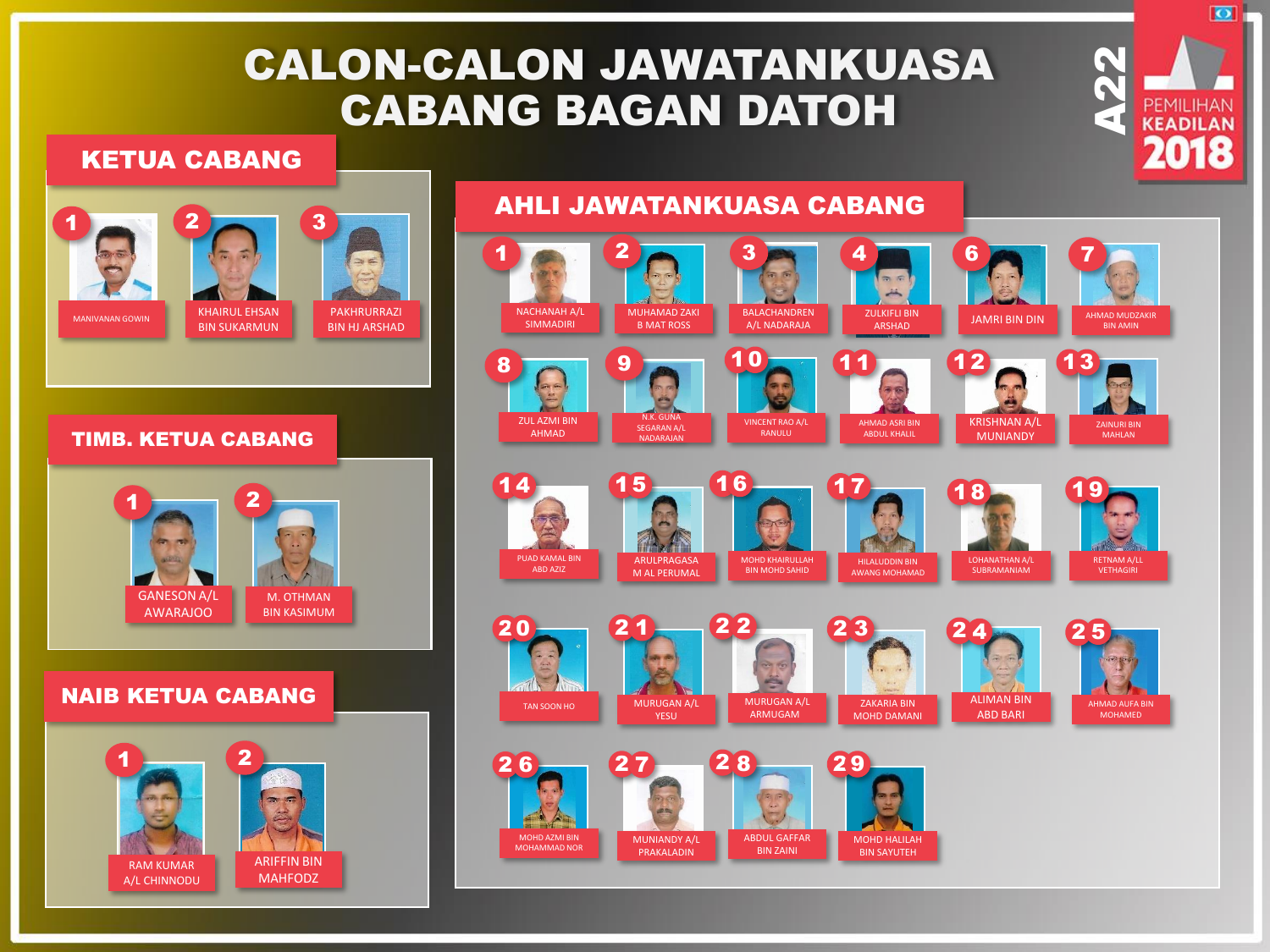# CALON-CALON JAWATANKUASA AMK CABANG BAGAN DATOH

### KETUA AMK CABANG



HASRUL FITRY **BIN ANUAR** 

BAH BOON KIT

## AHLI JAWATANKUASA AMK CABANG



 $\underbrace{\mathsf{A22}}$ 

 $\overline{\bullet}$